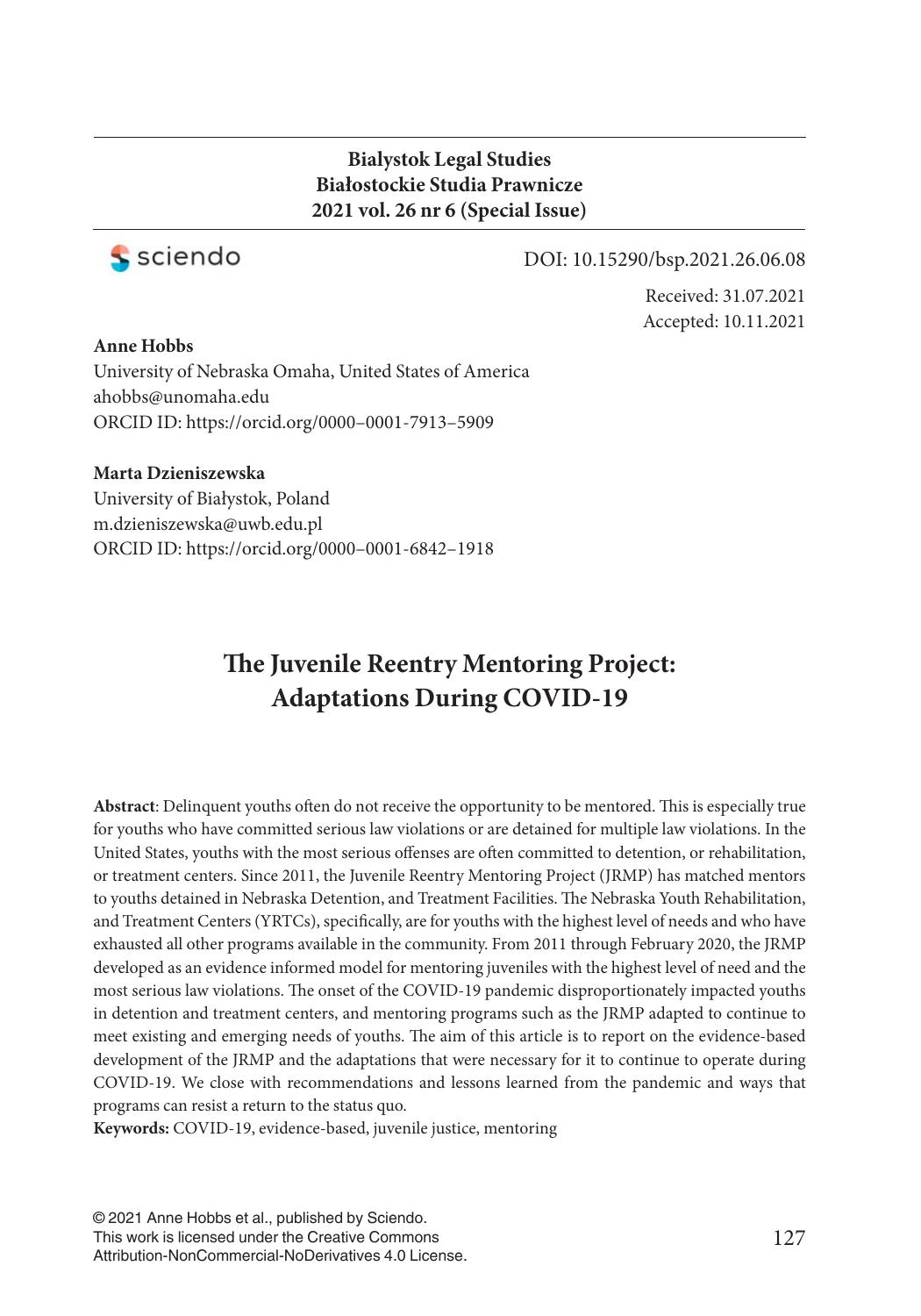### **Introduction**

In the United States, individual states spend approximately 5.7 billion dollars annually to detain youths in facilities outside of their community, many of which could be managed more effectively and with fewer recommitments if detained within their own communities.<sup>1</sup> Recommitments account for a large number of all detention admissions, and high-risk youths are disproportionately represented in these recommitment statistics. A "high-risk youth" population refers to youths with intersecting needs, including emotional and behavioral problems, substance use, violence, and detachment from school.<sup>2</sup> Due to these constraints, youths may also be involved with intersecting systems of care, such as juvenile justice, child welfare, mental health, substance use, and special education programming. Furthermore, in the U.S., high-risk youths often belong to at least one minority group (*e.g.*, racial/ ethnic, sexual orientation, special education, socio-economic status, gender).<sup>3</sup>

In systemic terms, high-risk youths encounter more struggles within their social-ecological system, particularly living in violent environments, with family dysfunction, and a lack of supervision and support.<sup>4</sup> Importantly, these youths are not usually involved in positive social activities (*e.g*., mentoring programs, school clubs, sports teams, or private clubs like scouts), further limiting their access to positive adult models and support.<sup>5</sup> This is especially so for youths detained in juvenile facilities or rehabilitation centers. Many of these youths have a mental health diagnosis<sup>6</sup> and have had prior exposure to violence in their homes, schools, or communities.<sup>7</sup> Detained youths often have a history of complex trauma including: poly-victimization (*i.e*., experiencing multiple types of trauma and victimization),

<sup>1</sup> B. Holman, J. Ziedenberg, The dangers of detention: The impact of incarcerating youth in detention and other secure facilities. Justice Policy Institute, http://www.justicepolicy.org/ uploads/justicepolicy/documents/dangers\_of\_detention.pdf (10.12.2020).

<sup>2</sup> E.R. Frankford, Changing service systems for highest-risk youth using state-level strategies, "American Journal of Public Health" 2007, no. 97(4), p. 594, https://doi.org/10.2105/ AJPH.2006.096347 (21.05.2021).

<sup>3</sup> M.H. Swahn, R.M. Bossarte, Assessing and quantifying high risk: Comparing risky behaviors by youth in an urban, disadvantaged community with nationally representative youth, "Public Health Reports'' 2009, no. 124(2), pp. 224–233.

<sup>4</sup> E.R. Frankford, Changing service…, *op. cit*., p. 594 and next.

<sup>5</sup> S. Bauldry, T.A. Hartmann, The promise and challenge of mentoring high-risk youth: Findings from the national faith-based initiative, Public/Private Ventures, https://www.aecf.org/resources/ the-promise-and-challenge-of-mentoring-high-risk-youth (21.06.2021).

<sup>6</sup> B. Holman, J. Ziedenberg, The dangers..., op. cit., http://www.justicepolicy.org/uploads/ justicepolicy/documents/dangers\_of\_detention.pdf (10.12.2020).

<sup>7</sup> D. Finkelhor, H. Turner, R. Ormrod, S. Hamby, K. Kracke, National survey of children's exposure to violence. Office of Juvenile Justice and Delinquency Prevention, https://www.ojp.gov/pdffiles1/ ojjdp/227744.pdf (12.01.2021).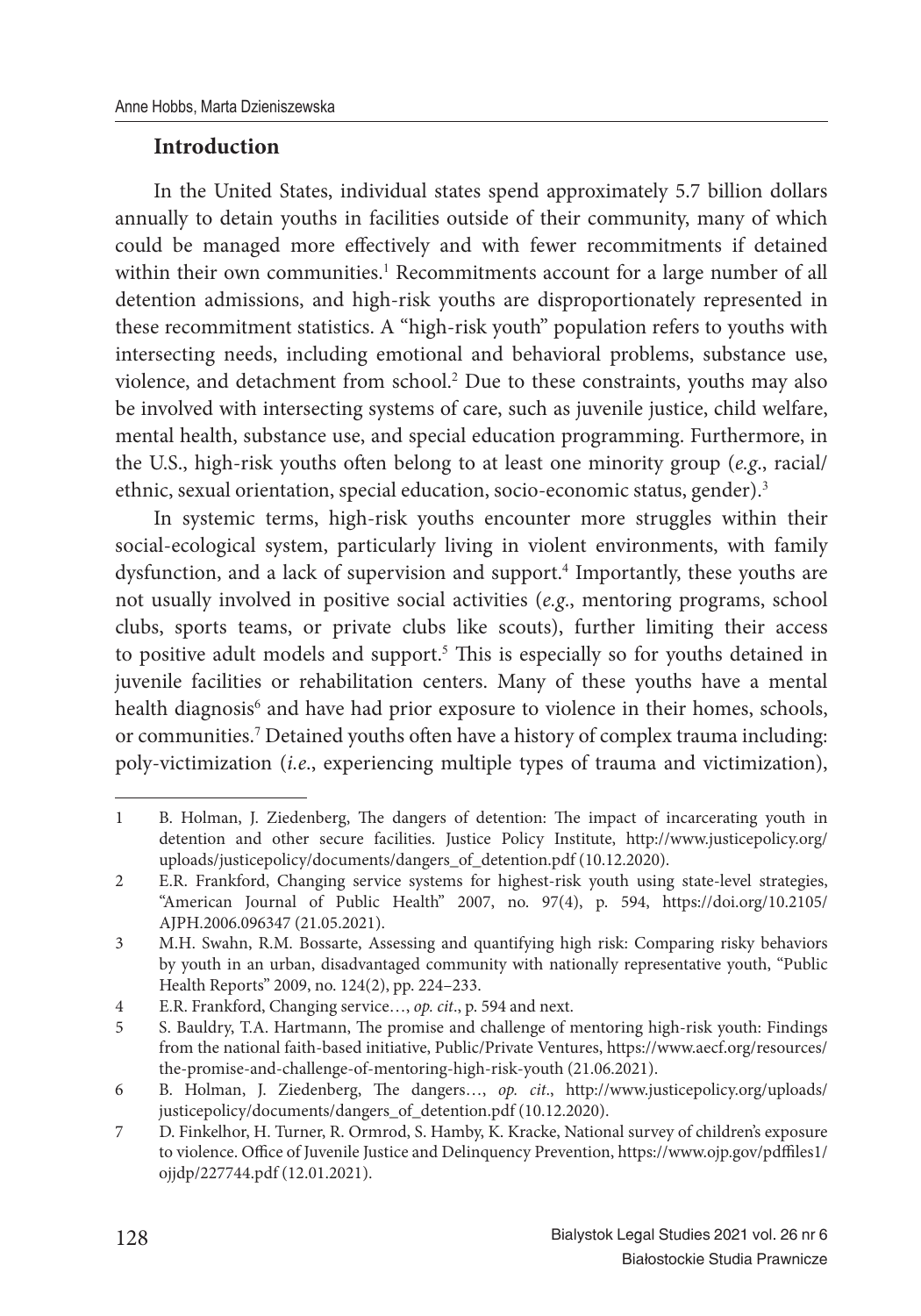multiple out of home placements, and disruptions in relationships<sup>8</sup>. These forms of maltreatment coupled with violent modeling and disengagement from positive youth activities have culminated in social maladjustment and attachment problems for most of the youths committed to a YRTC.

### 1. Mentoring Efforts to Reduce High-risk Youth Recidivism

Overall, interventions for high-risk youths that focus on enhancing protective factors and creating supportive relationships, like mentoring, have been found to be more effective than programming aimed at surveillance like drug testing or electronic monitoring.<sup>9</sup> While mentoring high-risk youths used to be somewhat uncommon, it has increased in recent years, as a low-cost strategy to increase emotional support, improve social skills<sup>10</sup>, and as a mechanism to impact delinquency and recidivism outcomes.<sup>11</sup> In the U.S., the Office of Juvenile Justice and Delinquency Prevention (OJJDP) has devoted millions of dollars to increasing mentors available to prevent delinquency. This has led to an increase in community-based mentoring of high-risk youths, specifically aimed at reducing juvenile delinquency and recidivism.<sup>12</sup>

Research on mentoring high risk populations has been mixed. While some studies have found the effect size for mentoring interventions is relatively small, meta-analyses have documented promising gains for more than three million youths involved with mentoring in some capacity. The modest effect sizes are largely dependent on the quality of implementation.<sup>13</sup> With relatively few programs designed for this population, the University of Nebraska's Juvenile Justice Institute set out to create a high-quality mentoring program specifically designed for youths in detention or rehabilitation centers. The Juvenile Reentry Mentoring Project (JRMP)

<sup>8</sup> J.D. Ford, D.J. Grasso, J. Hawke, J.F. Chapman, Poly-victimization among juvenile justice-involved youths, "Child Abuse & Neglect'" 2013, no. 37(10), p. 788 and next, https://doi.org/10.1016/j. chiabu.2013.01.005 (10.12.2020).

<sup>9</sup> L.S. Abrams, S.M. Snyder, Youth offender..., *op. cit.*, p. 1787 and next, https://doi.org/10.1016/j. childyouth.2010.07.023 (21.06.2021).

<sup>10</sup> S. Bauldry, T. A. Hartmann, The promise..., *op. cit.*, https://www.aecf.org/resources/the-promiseand-challenge-of-mentoring-high-risk-youth (21.06.2021).

<sup>11</sup> J.A. Bouffard, K.J. Bergseth, The impact of reentry services on juvenile offenders' recidivism, "Youth Violence and Juvenile Justice" 2008, no. 6(3), p. 295 and next.

<sup>12</sup> L.S. Abrams, S.M. Snyder, Youth offender reentry: Models for intervention and directions for future inquiry, "Children and Youth Services Review'" 2010, no. 32(12), p. 1787 and next, https:// doi.org/10.1016/j.childyouth.2010.07.023 (22.06.2021).

<sup>13</sup> E.B. Raposa, J. Rhodes, G.J.J. M. Stams, N. Card, S. Burton, S. Schwartz, L.A.Y. Sykes, S. Kanchewa, J. Kupersmidt, S. Hussain, The effects of youth mentoring programs: A meta-analysis of outcome studies, "Journal of Youth and Adolescence" 2019, no. 48, p. 423 and next, https://doi.org/10.1007/ s10964–019-00982–8 (22.06.2021).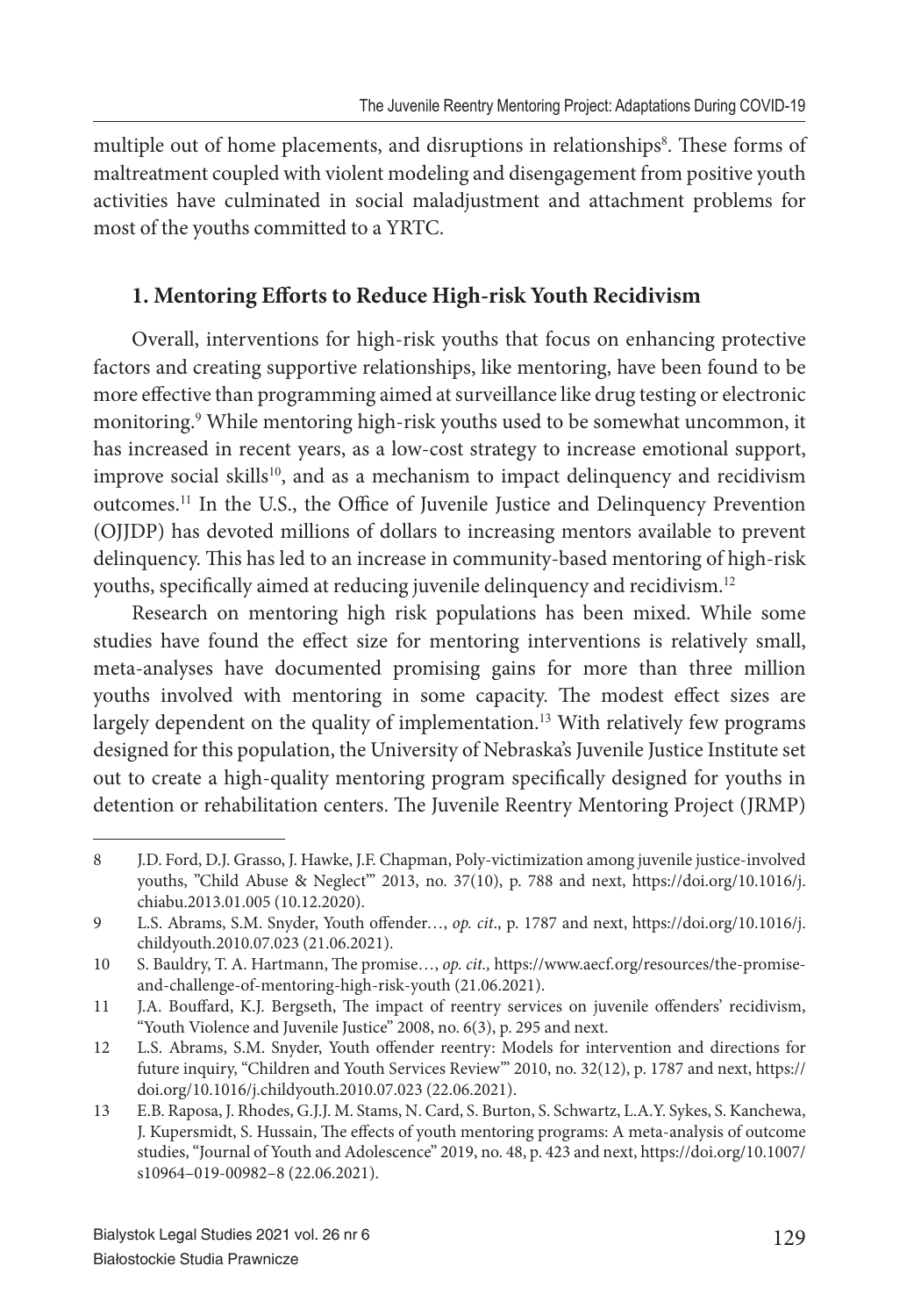utilized the six core standards of practice developed by MENTOR, an organization dedicated to mentoring practice standards and decades of research.<sup>14</sup>

Various mentoring programs and models outline practices and strategies for engaging youths, but establishing long-term relationships with high-risk youths poses unique challenges. Best practices generally facilitate longer matches, and longer mentor-mentee matches have been associated with better outcomes for youths.<sup>15</sup> When unpacking match length, research has suggested that longer relationships result when the relationship is more natural (*i.e.*, does not feel contrived)<sup>16</sup> and is characterized by a higher degree of 'chemistry' and connectedness.<sup>17</sup>

#### **2. Th eoretical Elements**

Schwartz *et al*. (2013) designed the Youth Initiated Mentoring (YIM) model to include longer mentor-mentee matches. The YIM model has reported higher levels of reported satisfaction and better outcomes in education and social skills. Research indicates that because youths select their own mentors from pre-existing relationships, this increases levels of satisfaction among both mentors and mentees. Furthermore, many mentors have similar backgrounds to the youths (*e.g*., are from the same community or of the same cultural background), allowing for matches to be built upon shared interests and assisting the pair to access resources and engage more in community activities. Other strengths of YIM include strong program retention, greater access to community resources, and lower costs for mentoring  $recruitment<sup>18</sup>$ 

Because it is sometimes difficult to match high-risk youths, some researchers projected that the YIM model would increase the number of adult mentors who are comfortable and confident to work with high-risk youths. The aim of having a surplus of mentors is for mentoring agencies to reduce waiting lists, and have mentors begin to serve the youths quickly and competently immediately following

<sup>14</sup> M. Garringer, J. Kupersmidt, J. Rhodes, R. Stelter, T. Tai, Elements of effective practice for mentoring 4<sup>th</sup>edition, https://www.mentoring.org/wp-content/uploads/2021/06/Final\_Elements\_ Publication\_Fourth-2.pdf (22.06.2021).

<sup>15</sup> J. Rhodes, B. Liang, R. Spencer, First do no harm: Ethical principles for youth mentoring relationships, "Professional Psychology: Research and Practice" 2009, no. 40(5), p. 452 and next.

<sup>16</sup> E.A. Blechman, A. Maurice, B. Bucker, C. Helberg, Can mentoring or skill training reduce recidivism? Observational study with propensity analysis, "Prevention Science" 2000, no. 1(3), p. 139 and next.

<sup>17</sup> D. Hagner, J.M. Molloy, M. Mazzone, G.M. Cormier, Youth with disabilities in the criminal justice system: Considerations for transition and rehabilitation planning, "Journal of Emotional and Behavioral Disorders" 2008, no. 16(04), p. 240 and next.

<sup>18</sup> J. Rhodes, B. Liang, R. Spencer, First…, *op. cit*., p. 452 and next.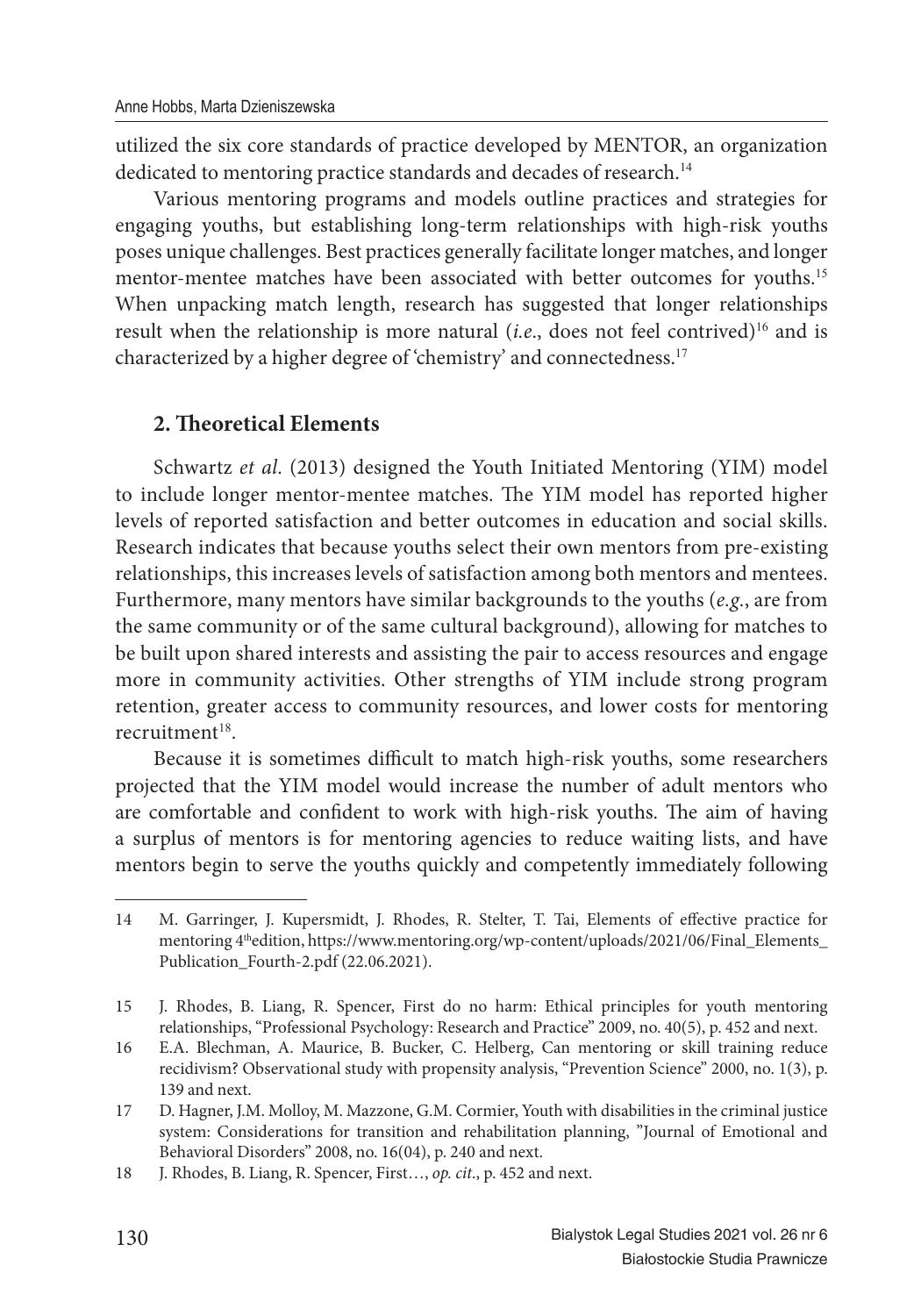referral.<sup>19</sup> However, systems have often pushed back and have not permitted mentors identified by the youths as suitable matches, due to background checks and perceived unsuitability.

Another program, the Aftercare for Indiana through Mentoring Program (AIM) model, provided a framework for the successful reentry of youths, measuring things like recommitment and employment.<sup>20</sup> Recommitment, defined as a return to the YRTC facility, is sometimes used as a measure of recidivism. Recommitment occurs when a youth cannot safely remain living in the community into which he or she was released, and the judge determines that the youth must return to the YRTC facility. Youths committed to a YRTC typically meet regularly with their reentry team to help prepare for life after commitment. The team meets monthly prior to release, to review the youth's progress, but also so that the youth can prepare for reentry (enroll in school, find suitable housing or placement.) The youth then has a court hearing 60 days prior to release to cover specific expectations, such as where the youth will live, school enrollment and attendance, and other individualized requirements contained in the court order (refrain from contacting delinquent peers, *etc*.) Once released, the youth is supervised by a probation officer, who observes whether the youth complies with the conditions of release. If the youth has serious infractions, for example repeatedly failing to follow the court order, running away, or committing new law violations post release, the youth can be recommitted to the YRTC.

### **3. The Youth Rehabilitation and Treatment Centers (YRTCs)**

The Nebraska Department of Health and Human Services (NDHHS) operates the Youth Rehabilitation and Treatment Centers (YRTCs). At the time of our research, there were four facilities: one male facility, one female facility, one facility dedicated to youths who sexually offend, and a fourth facility that provided substance abuse treatment. Mentors only served youths on the two main campuses that provided generalized care. As treatment facilities, the YRTCs offered evidence-based behavioral and skill building programming. Individual therapy is offered for youths with behavioral and mental health needs, and case managers and therapists develop individual case plans for each youth. The aim of the YRTC is to provide programming that encourages youths to look at the change process and to gain skills to address their thinking errors and develop new skills and habits (dhhs.ne.gov).

<sup>19</sup> *Ibidem*, p. 456.

<sup>20</sup> G.R. Jarjoura, They, all come back: Reflections on a juvenile reentry initiative (Paper presentation). ACJJ Statewide Conference on Juvenile Justice and Delinquency Prevention, Arkansas 2003.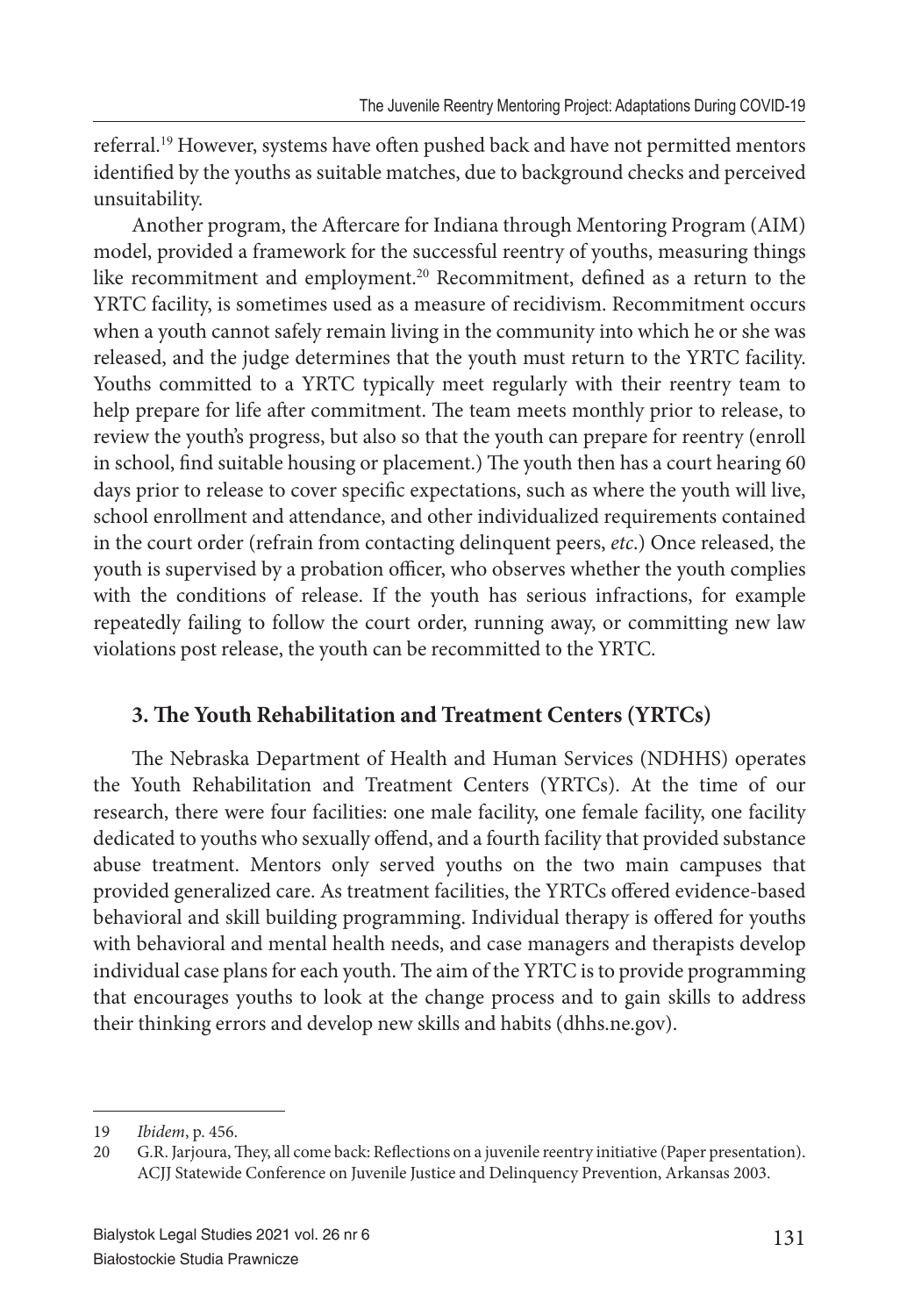### **4. The Juvenile Reentry Mentoring Project (JRMP) for High-Risk Youth Protocol**

The JRMP was developed to be a robust mentoring program using both a theoretical and a practical lens.

The Juvenile Justice Institute developed the JRMP by adapting important elements from models like AIM<sup>21</sup> and YIM and integrating a developmental theoretical model and best practices in mentoring. Like the AIM, JRMP utilized college students as mentors for youths reentering the community from a YRTC. Because mentors receive extensive training on relational techniques, we expected that mentors would facilitate a developmental model of mentoring. The JRMP is based on a developmental mentoring model, which maintains that a healthy, trusting mentoring relationship can only be formed when the mentor believes and communicates that the young person is the expert on the subject of their own life, despite solid evidence of mistakes the youth has made. Therefore, mentors are encouraged to utilize motivational interviewing (MI) and coached to use this approach throughout the match. However, the day-to-day aspects of juvenile justice programs must go beyond theory and be shaped and molded by logical and practical operational considerations.

#### **5. Practical Elements: Effective Practice for Mentoring**

The *Elements of Effective Practice for Mentoring* arose out of a desire to ensure that mentoring programs offered services in a responsible way but were not originally intended for a high-risk population. In 1990, MENTOR and the United Way came together to produce a set of six standards that met the needs of both youths and volunteers, while also ensuring participant safety and better outcomes. Over the years, these principles have been enhanced to incorporate research conducted on hundreds of mentoring relationships. The fourth edition, published in 2015, incorporated more than 400 peer reviewed journal articles, as well as the in input of over 200 practitioners and mentoring programs.<sup>22</sup>These standards were applied systematically to the design of JRMP for work in the Nebraska YRTCs and altered to meet continued needs for youths during the COVID-19 pandemic.

#### **5.1. Standard 1: Recruitment**

Recruiting volunteers is critical for any mentoring program because it is the primary resource needed to operate the program. Some mentor programs

<sup>21</sup> R. Jarjoura. Aftercare for Indiana through Mentoring. AIM Indiana's juvenile reentry program: Aftercare for Indiana through mentoring, 2004.

<sup>22</sup> M. Garringer, J. Kupersmidt, J. Rhodes, R. Stelter and T. Tai. Elements of Effective Practice for Mentoring, 4<sup>th</sup> Edition 2015, Final\_Elements\_Publication\_Fourth.pdf (mentoring.org) (25.09.2021).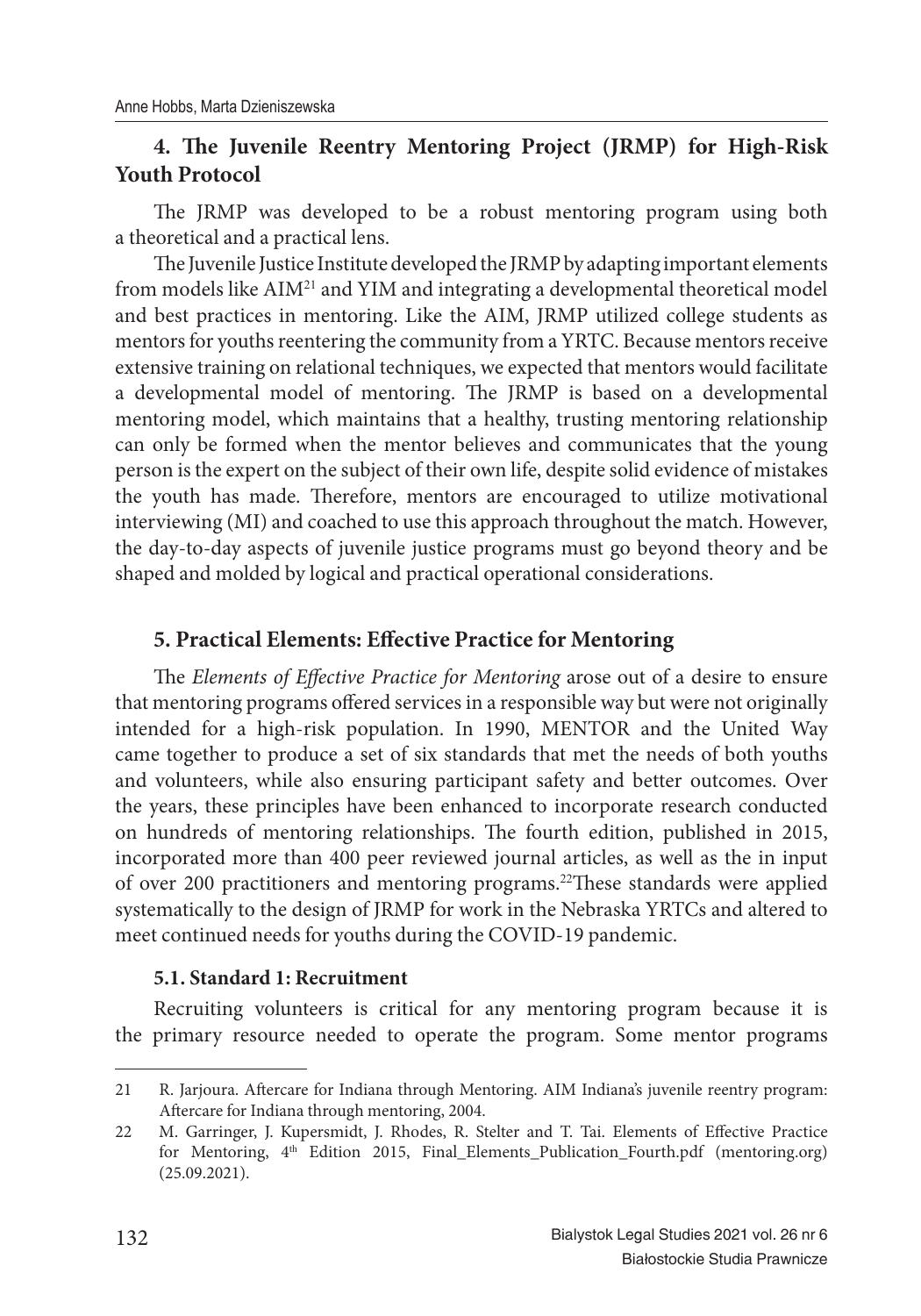have reported difficulty recruiting mentors to match to youths in detention and rehabilitation centers. To ensure mentor suitability, it is critical to realistically describe the program's aims and expected outcomes.<sup>23</sup>JRMP mentors are recruited from the undergraduate student population, generally from one of the following departments: Criminology, Sociology, Educational Psychology, or Law/Legal Studies. Faculties that work within each department post fliers describing the service-learning course, the minimum requirements, and objectives. Students must sign up with permission, after being interviewed by the instructor who teaches the course.

During the first interview with the instructor, students are advised of the intensive service-learning environment of the class. Students are expected to travel to a detention facility that may be 1–2 hours away. Students must also commit to enroll in two semesters and agree to meet or communicate with mentees over breaks, when many students are vacationing. Furthermore, the intent of the JRMP is to form a long-lasting relationship, so the matched mentee is expected to continue beyond the students' completion of the course and even beyond university graduation. Students are advised of the level of trauma that many detained youths have sustained. The instructor further explains that students should not enroll or should feel free to drop the course prior to the match commitment, if they feel like they cannot make a substantial commitment in time and relationship to the young person to whom they are matched. Many students do not enroll after the first interview, especially if they realize that they have current obligations that prevent them from making the commitment required.

Youths are invited to participate in this program by the YRTC counselor or the facility volunteer coordinator. After the youth is invited, they must attend a session held at the facility where the JRMP process is explained. When we created our model, we wanted to provide youths a voice. Consequently, we created a process for the detained youths to meet all mentors and voice an opinion of whom they would like to be mentored by. To facilitate this, after four classroom-training sessions, students travel to the YRTC and youths conduct ten-minute interviews with each mentor. Afterwards, the students submit a journal to the JRMP instructor to indicate the top two youths whom they wish to be paired with (they will only be matched to one.) The director sends a list of proposed pairs to the facility. All youths are encouraged to tell a facility staffer or counselor the mentor with whom they wish to be matched. Youths may opt out of the program at any time, but students are not allowed to request a different mentee after the selection is made. Students may drop the course, but it is strongly encouraged to do this prior to being matched to a youth mentee.

<sup>23</sup> M. Garringer, J. Kupersmidt, J. Rhodes, R. Stelter and T. Tai. Elements of Effective Practice for Mentoring, 4<sup>th</sup> Edition2015, Final\_Elements\_Publication\_Fourth.pdf (mentoring.org) (25.09.2021).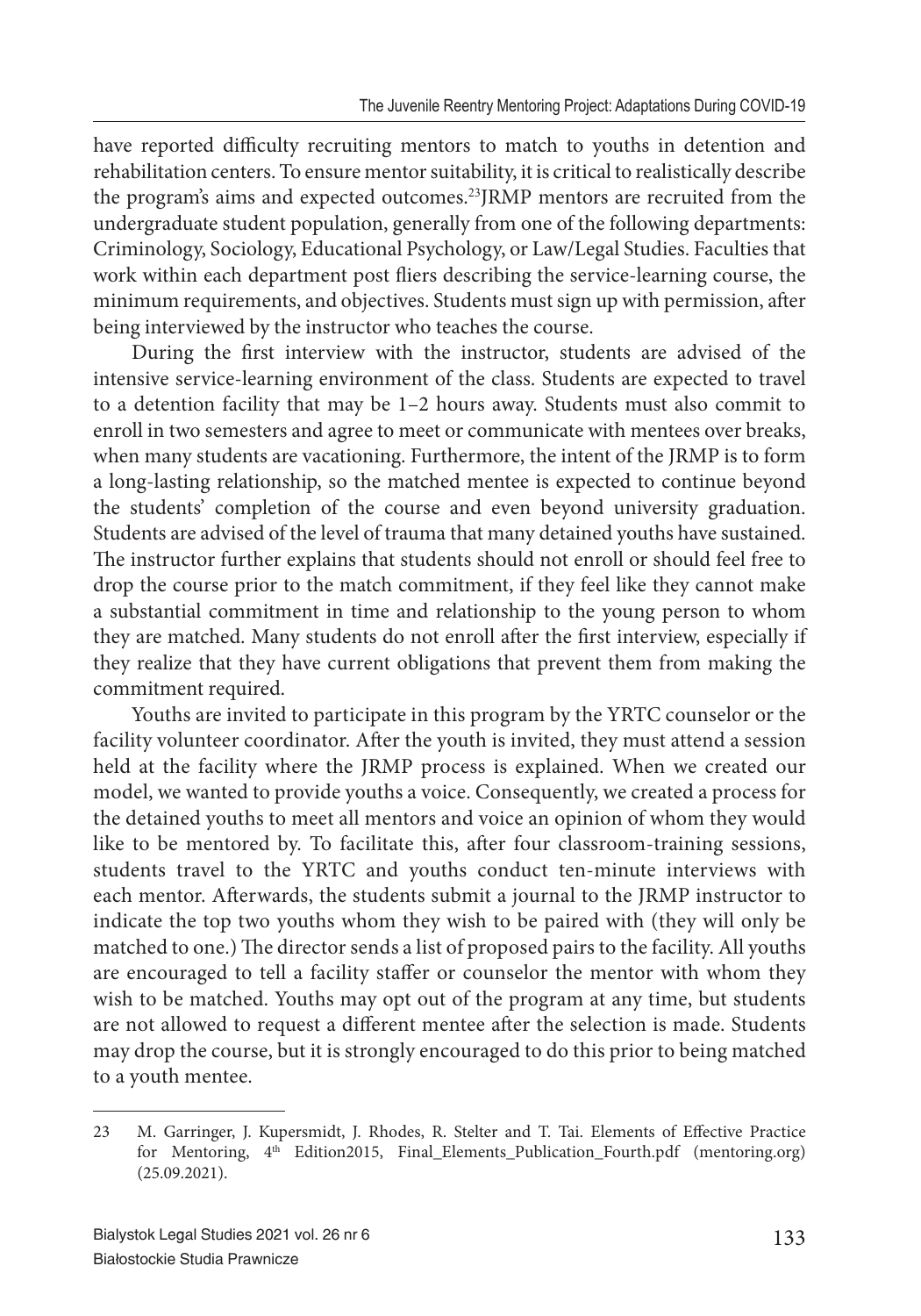#### **5.2. Standard 2: Screening**

Screening involves interviewing potential volunteers to assure the student is suitable and safe to work with youths. To work in a detention center in Nebraska, mentors must be approved volunteers within the YRTCs. Consequently, mentors must complete the application required by the facility as well as necessary background checks: Criminal history records check to include Criminal Background, Sex Offender Registry, and the Nebraska Abuse/Neglect Registry. In addition to safety, students must have a certain level of resiliency, and be willing learn to not take youths actions too personally.

#### **5.3. Standard 3: Mentor Training**

Mentoring programs generally provide training prior to matching the mentor to a youth. The aim of training is to provide mentors with the basic knowledge of the population they will be working with, and to incorporate communication styles that match the philosophy of the mentoring program. JRMP mentors attend three class sessions prior to making the first trip to the facility. The early classes focus on ensuring that students know the exact commitment that they are making. We reiterate the trauma and disruption this population has already experienced and stress to students that they can drop the course without repercussion within the appropriate university timeline. Students are given an overview of juvenile law, juvenile practice, and working with an adolescent population. During this time, students are given regular writing assignments designed to reveal any bias, immaturity, or naïveté. These assignments may uncover potential problems like the mentee failing to show up for meetings. Or they may reveal the students' underlying thoughts and biases. It is not that these students are excluded, rather the instructor may pay closer attention to those matched with a mentee, to ensure the interactions are healthy. The writing assignments include a brief autobiography that is used during the matching phase.

#### **5.4. Standard 4: Matching and Initiating**

Matching is important because certain strategies help increase the chances that the matched pair will continue to meet long-term, thereby providing support for the youths, especially for reentry into the community. To facilitate the matching process, the JRMP instructor gathers information about the student volunteer, which includes geographic preference, background checks, and the autobiography. Generally, the facility selects specific youth to be mentored, matching youths who have limited family support, or who receive few or no visits while they are detained. The instructor must work with the facility closely to ensure that at least these additional factors are considered: (1) does the youth pose any risk to the student? and (2) which town or city will the youth return to?

The facility director generally also reads the student's autobiography to determine which youths may be good matches. Once an initial group is determined, the facility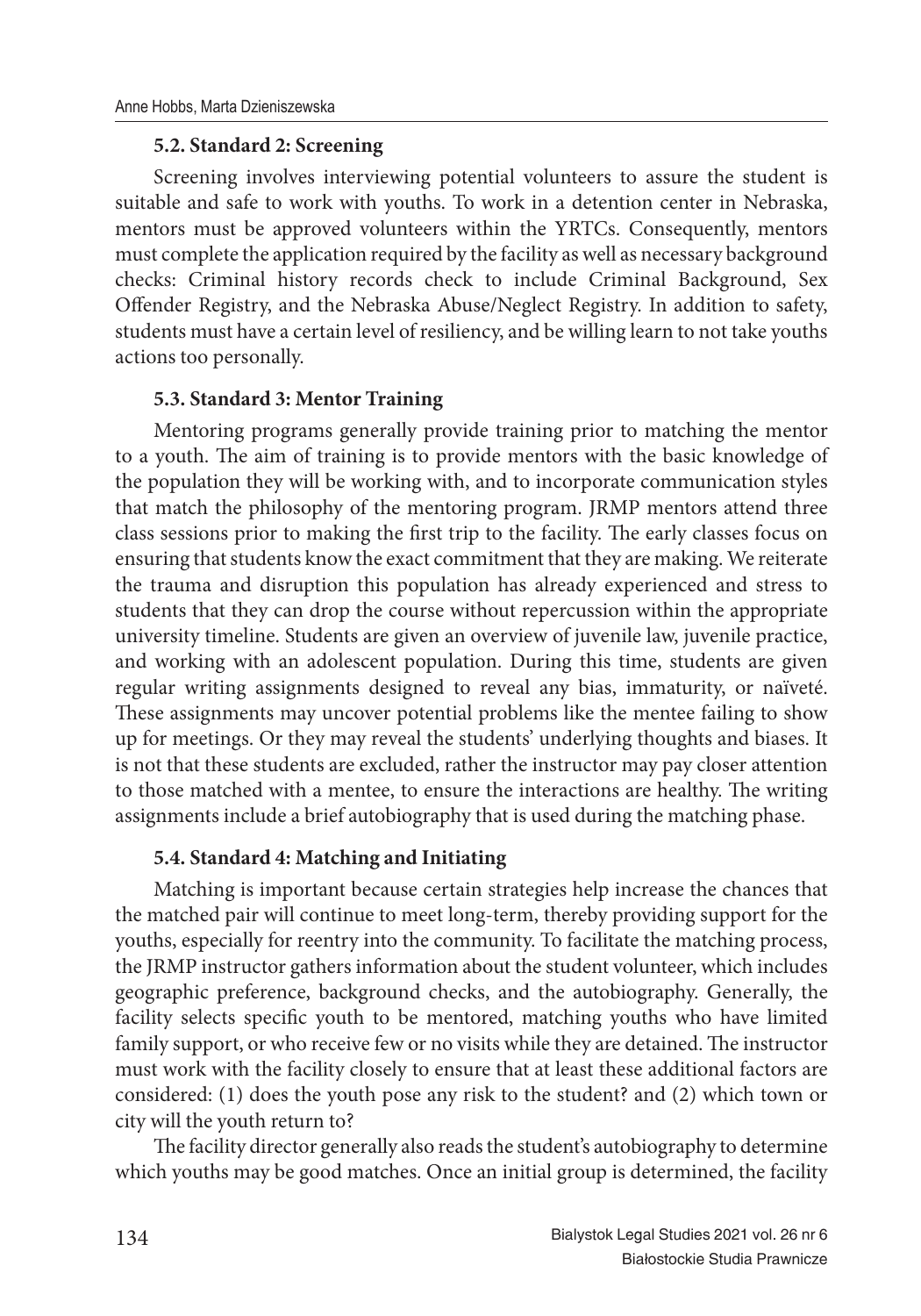director meets with each youth individually to determine whether they would like a mentor. Often, this requires explanation of what a mentor is and what the mentee should expect.

Facility site visits. The faulty member teaching the course and the facility director arrange a date and time for the students to come to the facility. YRTC facilities require that all persons working on-site receive training. The first visit allows for student mentors to receive any required training, to learn the rules of the facility, and to tour the physical location where they will meet with youths. The visit also involves mentor and mentee interviews, which is a round-robin style of questioning that allows each mentor and mentee the opportunity to get to know each other while still interacting as a group. A typical schedule is as follows:

## **Typical Agenda:**

11:00 am arrival time at facility. Orientation to entry in a secure facility (check in; keys, cell phones, other items will need to be locked up for security purposes).

11:20 am – 11:50 am – Lunch with the youths in the dining hall.

11:50 am  $-1:00$  pm  $-$  Tour of the facility

1:00 pm – 2:00 pm – Orientation to the facility (rules and required policies)

2:00 pm – 3:00 pm – Interviews with youths

After the visit, mentors are asked to submit a journal to the instructor, with the names of two youths they are interested in mentoring. The facility director or staff will then ask the potential mentees for their feedback. Furthermore, the facility will work with the program to ensure that no youth feels "left out" for example, if a student misses the orientation. All youths are matched to a mentor. Final match approval must be given by the juvenile's legal guardian, but feedback from all interested parties is sought (probation, DHHS caseworkers, parent(s), foster parents, *etc*.). Instructors attempt to meet with the parent and guardian at this point in the case, but often the parents have disengaged, or parental rights have been terminated. However, mentors participate in the multi-disciplinary team that engages in the youth's reentry process, and legal guardians are invited to this team.

*Introduction of mentors and mentees. After the match is determined, students* send an introductory letter to the mentee with a description of themselves and their interests and a day and time that they propose to visit for the first time. The mentor is then able to begin setting up bi-weekly visits but must call the facility the morning of their intended visit to ensure that the youth's schedule and visitation status have not changed.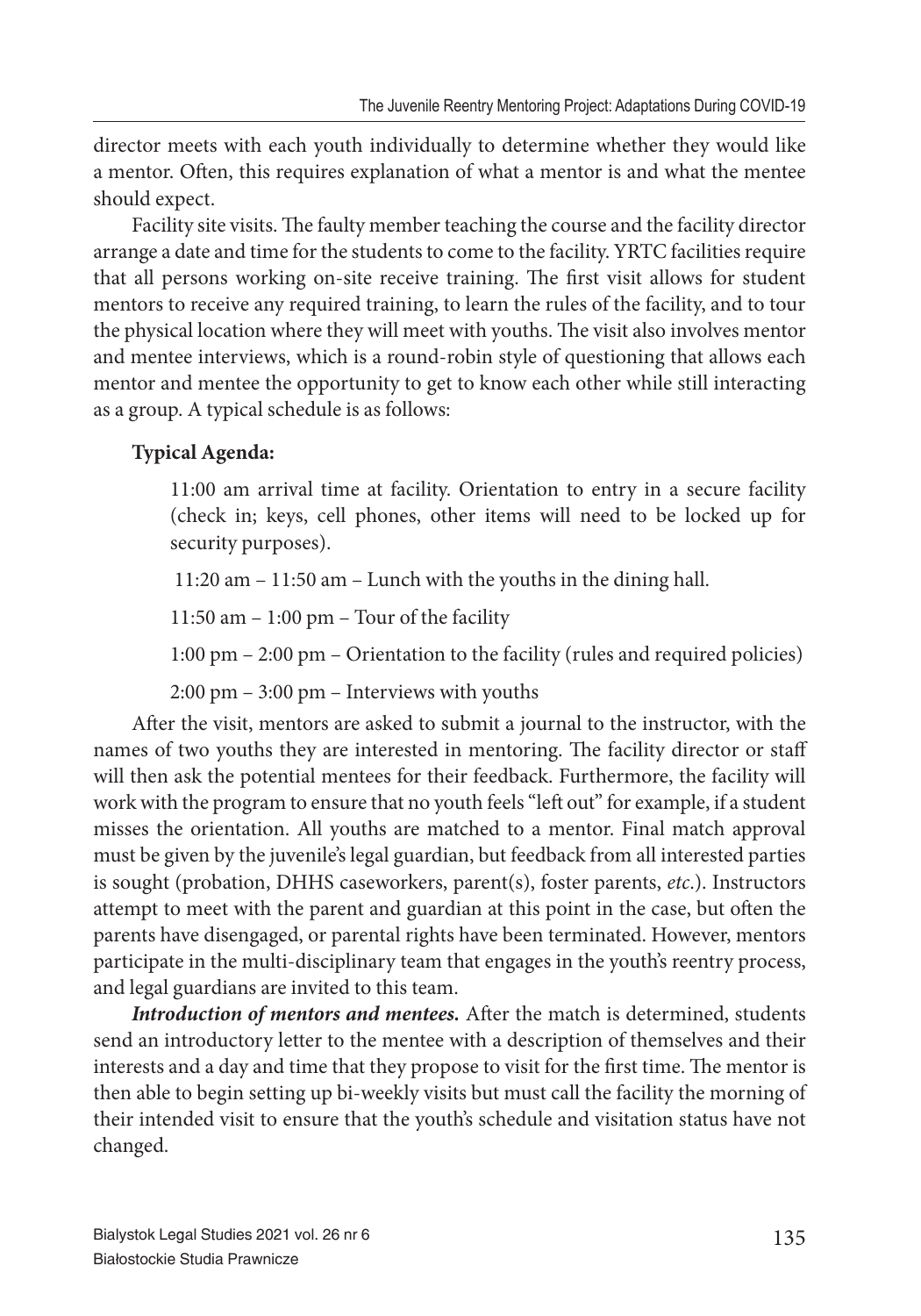#### **5.5. Standard 5: Monitoring and Weekly Support**

Ongoing monitoring refers to the supervision of the mentor, and allows mentors to receive advice, brainstorm problems that come up in the match, increase their skills, and access resources the youths may need. Mentors participated in the JRMP from five college campuses that receive funding from a private foundation. Four of the universities fall under a state system, while the fifth is a private faith-based institution. On all campuses, students are expected to enroll in a year-long class, so that the match receives ongoing monitoring and support. After the introductory visits, mentors begin to meet with their mentee on average, every two weeks. Campuses that are closer to the facility generally require weekly meetings, while those further away require meetings once every three weeks. Mentors are expected to communicate via letter when they are unable to meet with their mentee. Students are required to submit a weekly journal to the instructor, in which they document activities the pair participated in and interactions with the youths. The journal is submitted for course credit. The journal also serves a larger purpose of informing the instructor of the student's perceptions, biases, preferences, concerns, and relationship with the youth. These journals may be shared with other involved juvenile justice professionals (the facility liaison, director, probation officer, or DHHS transition specialist) if deemed necessary and appropriate. Students are advised multiple times over the semester that their journals are documentation of visits and may be shared with the facility. However, if an issue arises that requires the instructor to share a journal, the student is notified and often asked to give further documentation.

Mentors initially meet with mentees onsite at the YRTCs or a secure facility. Visits continue in the facility until the juvenile has been released to the community. When a student travels to the facility independent of the class—this must be prearranged with the facility and is dependent upon visiting hours, facility programming, and youth behavior and/ or safety. Once the youths have been released, mentors are encouraged to meet with the youths at a location that helps the youths accomplish a reentry task (getting a state ID or driver's license, work on a class project.) Mentors may assist the youths with completing schoolwork, studying for the GED, applying for and obtaining a job, and listening and providing constructive feedback while the youths deal with friend/family relationships. However, mentors are also encouraged to intermix these with activities that the youths enjoy. The university may sponsor a group community-based activity annually, like attendance at a performance or a show.

Prior to COVID-19, mentors met within the facility for the first semester of the course. Facilities were instructed to select youths that had roughly 3–6 months or treatment left. Occasionally, a youth would be released prior to this time. Early release is generally associated with a youth making rapid progress, or a dramatic change in the youth's situation. Typically, mentors would meet with a youth for a minimum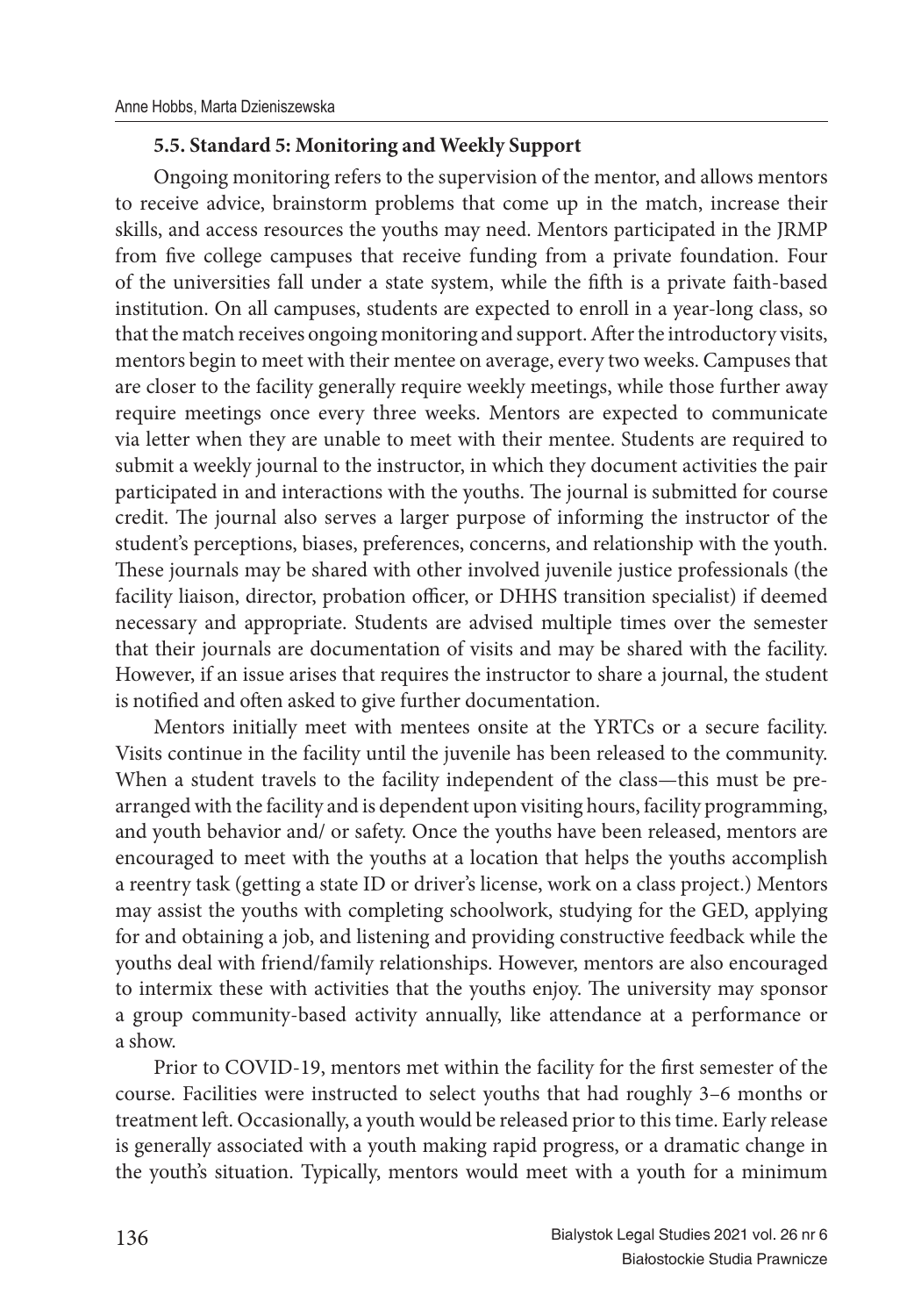of three months prior to the youth's release. The Faculty on each campus tracked youth release dates, compiled data, and followed an established curriculum. JRMP staff entered basic demographics, referral information, and outcomes for each case, and combine it with data from the NDHHS. After the course ends, JRMP staff would contact students every six months to inquire whether they remained in contact with their mentee and whether the program should close the case.

### **5.6. Standard 6: Closure**

It is important to both the mentor and the mentee that matches close in a way that "affirms the contributions of the mentor and mentee, and offers them the opportunity to prepare for the closure."<sup>24</sup>At the end of the academic year, the mentor is required to tell the instructor his or her intention regarding the match. If the match remains open, the project coordinator will contact the mentor every 60 days to check-in with the mentor. When a mentor can no longer commit to meeting with the youth, the student is encouraged to meet the youth in person to explain that the mentor is unable to continue the match. Whenever possible we close the match at a time of natural transition, *i.e*., the mentor's graduation, military deployment, getting married, or moving out of state. However, often it is the youth who ends the match, by failing to keep meeting times. If the youth is unable to be located for more than two months, the mentor sends a letter to the youth's last known address. If after two letters the mentor has not heard from the youth and cannot reach him or her, a third letter is sent notifying the youth and guardian that the match is being closed. A copy of this letter is emailed to the probation officer and legal guardian.

## **6. COVID -19 Protocol Adjustments**

During the pandemic almost all educational systems reverted to online methods for instruction or shut down campuses altogether. Youths in detention facilities were not permitted visitors, even parents and guardians were not allowed to see their children. In the U.S., juvenile justice programming shut down from roughly February 2020 to August 2020, with curtailed services still in place in some jurisdictions. In Nebraska, roughly one third of all counties returned available funding because they were unable to provide services to youths. This totaled an estimated \$1,077,290.<sup>25</sup>During the COVID-19 pandemic, many theoretical underpinnings of the project remained intact, while various practical elements of the program were

<sup>24</sup> M. Garringer, J. Kupersmidt, J. Rhodes, R. Stelter, T. Tai, Elements of Effective Practice for Mentoring, 4<sup>th</sup> Edition, 2015, www.Final\_Elements\_Publication\_Fourth.pdf (mentoring.org) (25.09.2021).

<sup>25</sup> A. Hobbs, Private correspondence received 16.09.2021.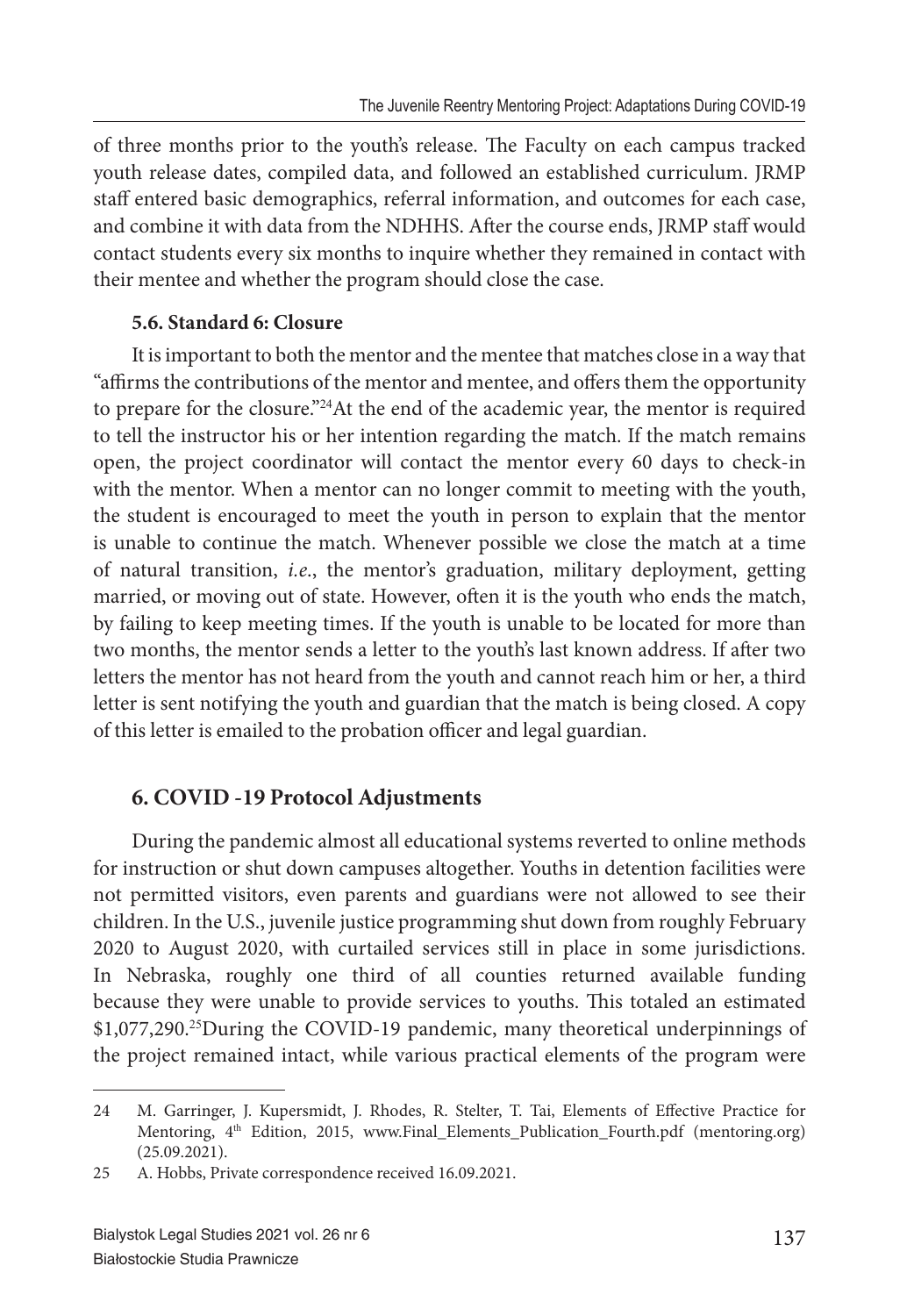greatly impacted. Modifications to the program were made based on the outlined standards that guided program development.

### **6.1. Outcomes**

On each of the campuses, JRMP students enrolled in the course during the fall semester, and the course continued through the spring. Consequently, when COVID-19 first appeared in the U.S, students had already undergone screening, matching, and training. This prevented the program from completely closing. Students also experienced a change in classroom format. Online classes allowed for ongoing mentor support and offered increased opportunities for private consultation with the instructor. However, when the JRMP began recruiting in fall 2020, class sizes were smaller due to the pandemic. Below we outline how COVID procedures impacted the best practice standards the program was built on.

### **6.2. Standard 1: Recruitment**

Mentors continued to be recruited from the undergraduate student populations, across disciplines, but many students did not return to campus in the fall of 2020. Consequently, class sizes were smaller, and fewer mentors were available for youths. One of the University campuses had no students enroll for the JRMP course in fall 2020. This did not have a detrimental impact of the JRMP because detention rates in the U.S. (and Nebraska) also dropped by roughly 28% from March 202 to March 2021.<sup>26</sup>

### **6.3. Standard 2: Screening- COVID Procedures**

During the pandemic, instructors utilized ZOOM to meet with interested students and to share information about the aims and expectations of the program. Students, however, were not required to make the same effort as they had prior to the pandemic. Prior to the pandemic, instructors intentionally required students take multiple steps to arrange the screening interview, the steps included: 1) the School's advisor instructed the student to contact the instructor; 2) the instructor worked with the student to find a time to meet in person; 3) the instructor rescheduled the appointment; 4) the student met for the interview on campus. Post COVID, students had only to access the ZOOM link.

### **6.4. Standard 3: Mentor Training- COVID Procedures**

The COVID classroom covered identical material, but private meetings with students increased by 50% using an online format. Prior to COVID, students were encouraged to share match related questions in the classroom setting. The instructor

<sup>26</sup> Annie E. Casey Foundation. As Pandemic Eases, Youth Detention Population Creeps Up. Posted May 10, 2021, https://www.aecf.org/blog/as-pandemic-eases-youth-detention-population-creepsup (26.09.2021).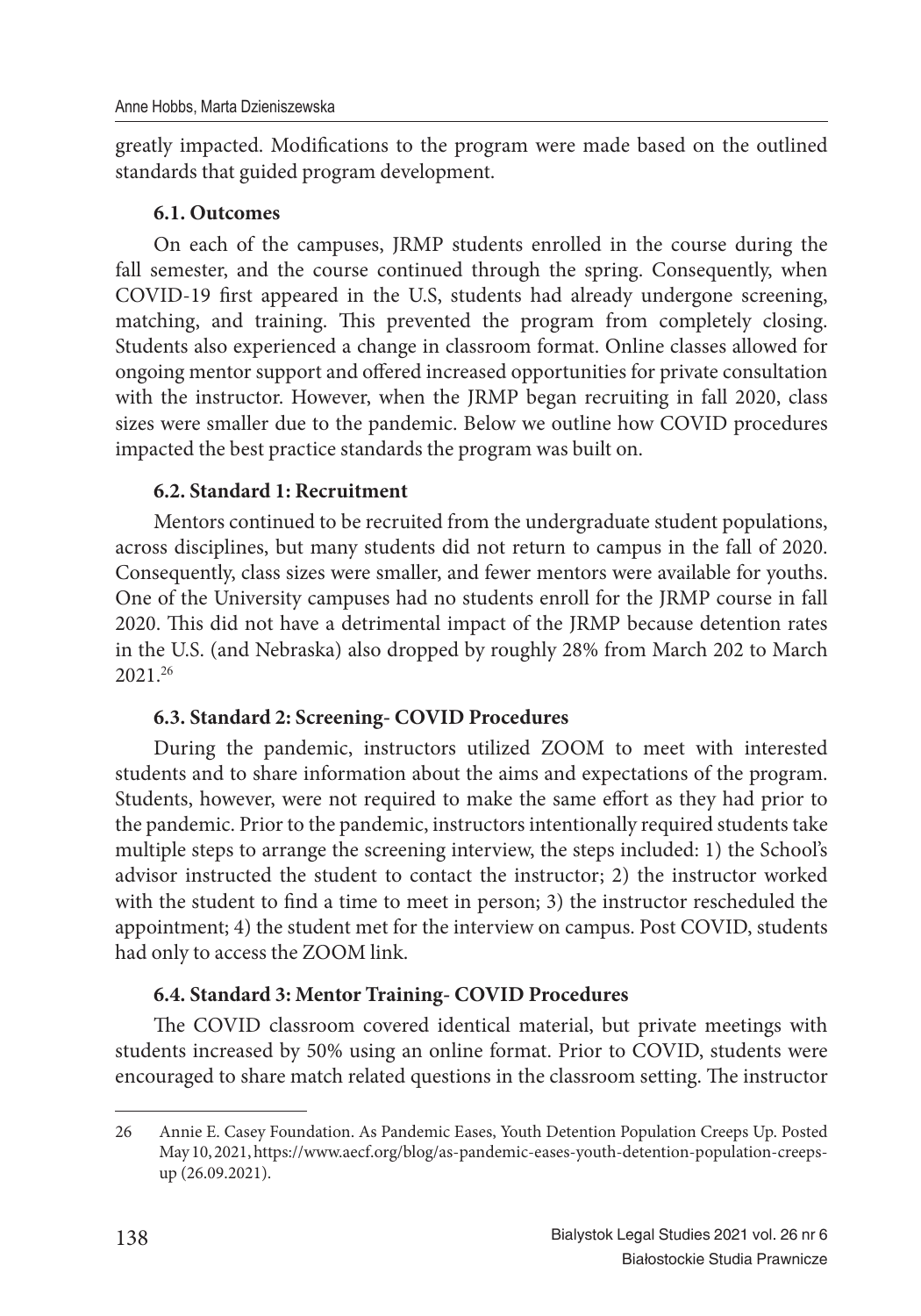would frame the issue and ask for related incidents from other students. The aim of this was to share complicated matters and establish that many matches had met obstacles. If the student was concerned about confidentiality, or violating their mentees trust, they approached the instructor after class. Often this still was not a private environment. Students post COVID sought private ZOOM meetings with the professor at twice the frequency than prior to COVID. Perhaps because of the private environment, mentors shared more in-depth information about obstacles in the match.

#### **6.5. Standard 4: Matching and Initiating – COVID Procedures**

The first adaptations to be made impacted ongoing support and how students would meet and communicate with their mentees. Prior to the pandemic, youths in detention facilities were never allowed to access computers, electronic devices, or cellular phones outside of classroom use. In addition, all visitors (parents, mentors, professionals) are typically required to turn in any cell phones or tablets prior to entering a facility. With JRMP adaptations, youths were permitted access to a computer to communicate with the mentor.

Prior to the pandemic, student-youth interviews lasted approximately ten minutes and were conducted using semi-private conversations in a speed-dating format. When facilities stopped allowing in-person visits, the JRMP adapted by requesting ZOOM or WEBEX meetings. (WEBEX is the State of Nebraska's secure electronic meeting platform used by the courts). Instructors intended to send students and youths to break out rooms for the matching process. However, the facilities did not have adequate electronic capacity and each youth did not have their own computer or tablet. Instead of individual meetings, facility staff brought youths in front of the computer one by one. Students appeared on ZOOM, and asked youth questions in a round robin format. The responses were heard by staff and sometimes other youths waiting for their turn to be interviewed.

#### **6.6. Standard 5: Monitoring and Weekly Support – COVID Procedures**

Prior to COVID, students met with their mentee in-person, within the facility, approximately every two weeks. Students were encouraged to use "props" like playing a game and bringing snacks, to increase engagement and move through the initial awkwardness. After the initial meetings, the mentor and mentee usually moved into deeper, more personal conversations about the youth's drug or alcohol use, sexuality, relationships, reentry plan, and education. Students wrote about these topics in their journals and submitted these for a grade.

During COVID, the mentee and mentor conversations were truncated by lack of privacy. Although visits were supervised prior to COVID, staff had physical distance that allowed for some privacy. With COVID protocol, supervising staff, wearing masks, sat in close proximity, to the youth and the computer screen. While this was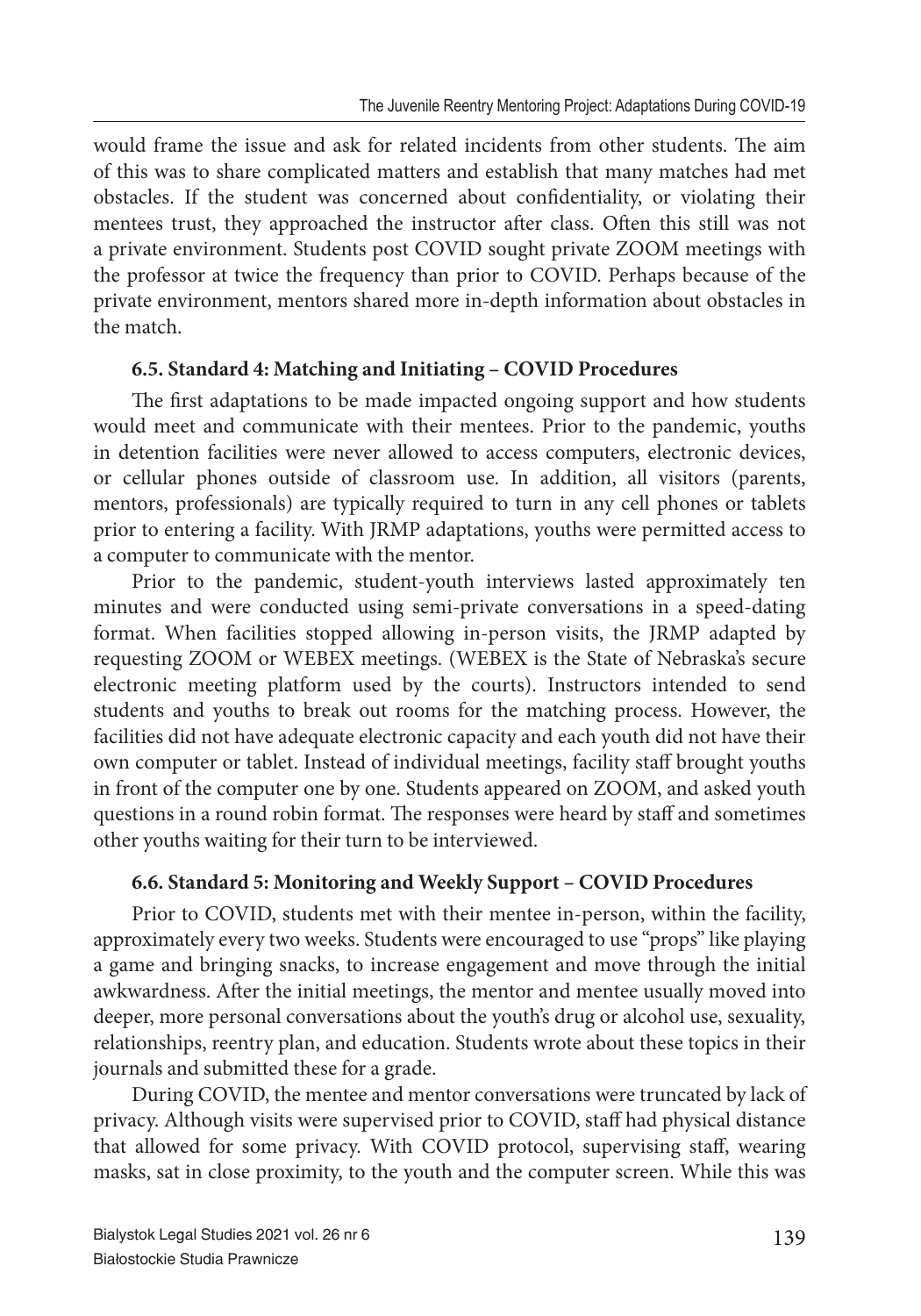likely due to a concern that the youths would misuse the technology (*i.e*., go to an inappropriate site, or make contact with someone outside the facility beyond their mentor), the impact was that the mentor and mentee had almost no opportunity for private conversation. Additionally, prior to COVID, mentors brought games and snacks when they visited the facility in person, which increased the likelihood that youth showed up for initial meetings. COVID procedures led to a lack of interest in initial visits, and youths began missing electronic visits. In addition, staff within the facility often forgot to bring the youths to the electronic appointment, or other competing appointments got scheduled for the limited computers. In short, electronic visits were easier to ignore and cancel than when the student appeared in person.

### **6.7. Standard 6: Closure – COVID Procedures**

The process for match closure remained the same, but due to the lack of depth in relationships, few pairs matured to strong mentor-mentee relationships, and few of the pairs in the Covid cohort had well-established relationships that continued after the youth was released from the facility.

### **6.8. Discussion**

During the worldwide pandemic, youths residing in detention and treatment facilities were impacted more than the general population. Youths were not allowed family visits at the facility, nor did they earn furloughs home.<sup>27</sup>Once facilities went into stringent COVID lock-down, many youths went months without any contact from people outside of the facility. In addition, staffing shortages led to further confinement. In addition, if an individual within a facility contracted COVID, youths were often confined to their rooms to mitigate spread. Youths reported spending up to 23 hours a day in their detention cell.<sup>28</sup>

The JRMP was one of the few juvenile justice programs that remained, and continues to operate, despite COVID restrictions. The ability to pivot to an electronic meeting platform allowed the program to operate safely, but the format change impacted both the training the mentors received, as well as the quality of the relationships. Each of the elements of the JRMP curriculum were intentionally selected to enhance the mentor's skillset, establish expectations, and enhance the possibility that youth would have a long-term supportive person in their life.

Pre-COVID programmatic decisions allowed for college student mentors to build autonomy and responsibility through the multi-step processes required of them.

<sup>27</sup> A. Kamenetz. COVID-19 Lockdowns Have Been Hard On Youth Locked Up. National Public Radio, https://www.npr.org/2021/03/29/979986304/covid-19-lockdowns-have-been-hard-on-youthlocked-up (03.29.21).

<sup>28</sup> A. Chang. Conditions In The Juvenile Facilities Worsen During The Coronavirus Pandemic. National Public Radio - All Things Considered.https://www.npr.org/2020/05/15/857105187/ conditions-in-the-juvenile-facilities-worsen-during-the-coronavirus-pandemic (05.15.20).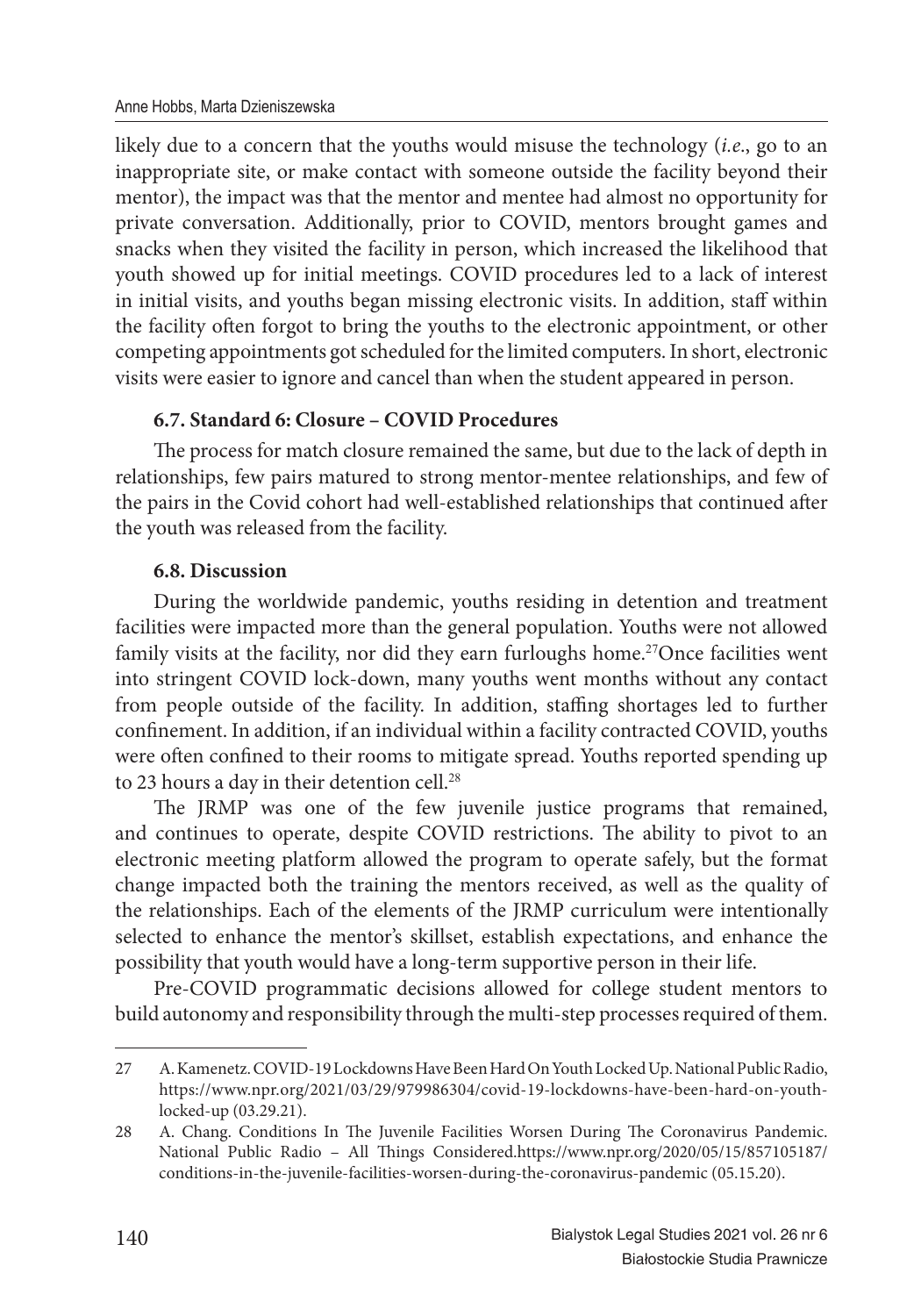For example, students were required to contact an instructor, set up an appointment, and meet on campus. Often the instructor would reschedule. This process is identical to the process student mentors (and juvenile justice professionals) take with the youths they work with. The use of ZOOM meetings for screening removed the often frustrating multi-step process that prepared mentors for the thwarted meetings with the youths. While the meetings with the instructors became easier, the electronic format for meeting with the youths became more difficult.

Prior to COVID, the faculty screened out students who could not manage scheduling, and re-scheduling appointments adeptly. For instance, students who arranged meetings and then failed to show up, or called for a second meeting without acknowledging missing the first, were deemed unsuitable as mentors because they failed to demonstrate follow through and commitment. This basic, yet critical skill, is vital for mentoring youths in detention facilities because so many of the youths have experienced abandonment. During classroom instruction, faculties teach on abandonment issues, but students often do not connect this to missing appointmentsand how the youths may respond. Youths who have experienced childhood trauma and abandonment issues may experience additional emotional harm when matched to a mentor who is cavalier about showing up.

Beyond the classroom, the use of ZOOM was even more detrimental to the formation of the mentor-mentee relationship. During the matching process, students were not able to meet one-on-one with potential mentees due to a lack of computers. Consequently, the matching process was done by bringing each youth before a panel of mentors. The format was overwhelming for many of the youths being interviewed, and the information shared was done in a group setting and was less intimate. Prior to the pandemic, during the match process youths would share important snippets from their life. Often the mentor keyed in on this and had a related experience and the common ground set the stage for the match. The group matching process limited sharing personal information, and this influenced how pairs formed.

Even once mentors were paired to a mentee, the ZOOM format did not allow for intimate and meaningful conversations. Staff closely supervised every aspect of the ZOOM meeting, often sitting within arm's reach of the computer. In some instances, staff spoke for the youth, or joined the conversation, especially if the youth was slow to respond. In addition, many meetings simply failed to happen. Students reported calling in at the appointed time for the ZOOM meeting and no one, neither staff, nor mentor, would appear. It was unclear whether youths were electing not to attend or if staff were failing to get them from their room, or if inadequate staffing led to an inability for staff to bring the youths forward. Prior to COVID, mentors would physically show up to the detention facility. The physical presence allowed the mentor to decipher whether the youth was refusing to meet or whether the youth had conflicting appointments. This was important information for the mentor to know about a developing match, and to discuss with the mentee. Prior to the pandemic,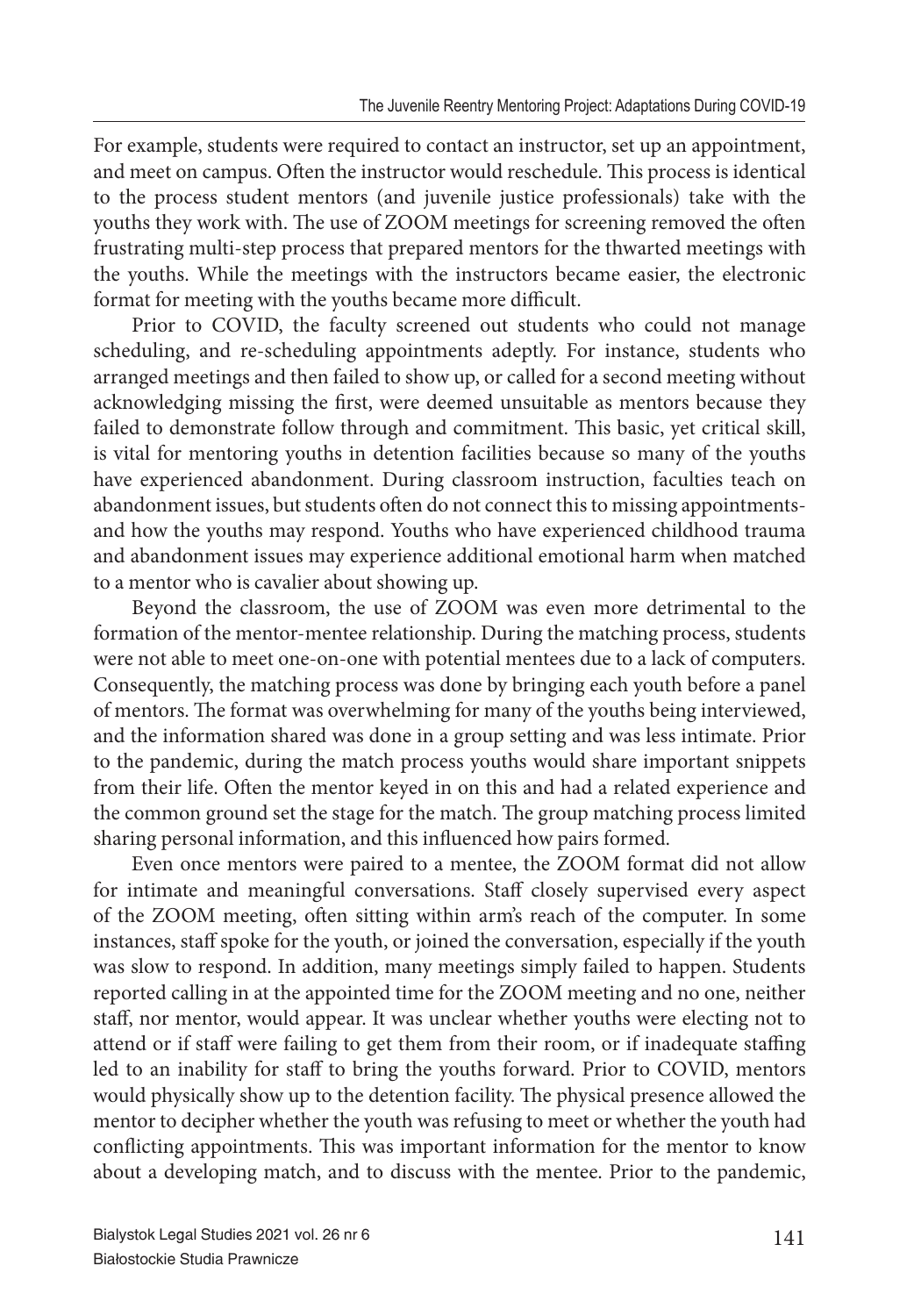if a mentee failed to keep two meetings, the JRMP directly asked whether the youth really wanted a mentor. Post COVID, youths did not even appear, aware that they had missed a meeting, and facility staff did not acknowledge it, leading to broken mentoring pairs.

Finally, prior to COVID, mentors sat in on the youth's reentry team meetings, where they met the youth's parent or guardian and juvenile justice professionals. This gave the mentor resources, for example the mentor might ask the probation officer for ways to help the youth complete the court plan. Or if the youth stopped attending pre-arranged meetings, mentors would ask the probation officer to gain insight on the youth's feeling about having a mentor.

Despite the impact on the mentoring relationship, there were some positive aspects that emerged from the adaption to COVID protocols. College campuses nationwide went to remote learning, and Nebraska followed suit. In many ways the online platform increased intimacy and connection between instructors and students. Students were virtually in the professor's living room, kitchen, or home office, and often got to meet other family members and family pets. Prior to the pandemic, students had to set up a time to meet during office hours, and many students simply did not make this extra step. The accessibility and more personal nature of class led to more specific conversations with students, and more honesty about the problems with the program.

#### **Conclusions**

The JRMP was one of the few juvenile justice programs in Nebraska that continued to operate during the pandemic. Major programmatic takeaways include utilizing Zoom for student training and relationship building with the instructor as well as connecting with youths using telephone calls. Rather that asking students to meet during office hours or speak with the instructor after class, Zoom was found to be an effective strategy for engaging with busy students and providing support on often difficult topics. Similarly, once in person visits resume, instructors will request that mentees be allowed to continue to utilize telephone calls to allow for additional methods of connection between mentors and youths. It is unlikely, however, that the JRMP will continue ZOOM meetings with mentor and mentee, while in the facility. Subsequent research will examine quantitative indicators of match quality, like the number of matches that ended prior to release from the facility and whether match lengths were statistically shorter during the pandemic. Future work should focus on recommitment rates and whether youths assigned a mentor have fewer subsequent law violations after release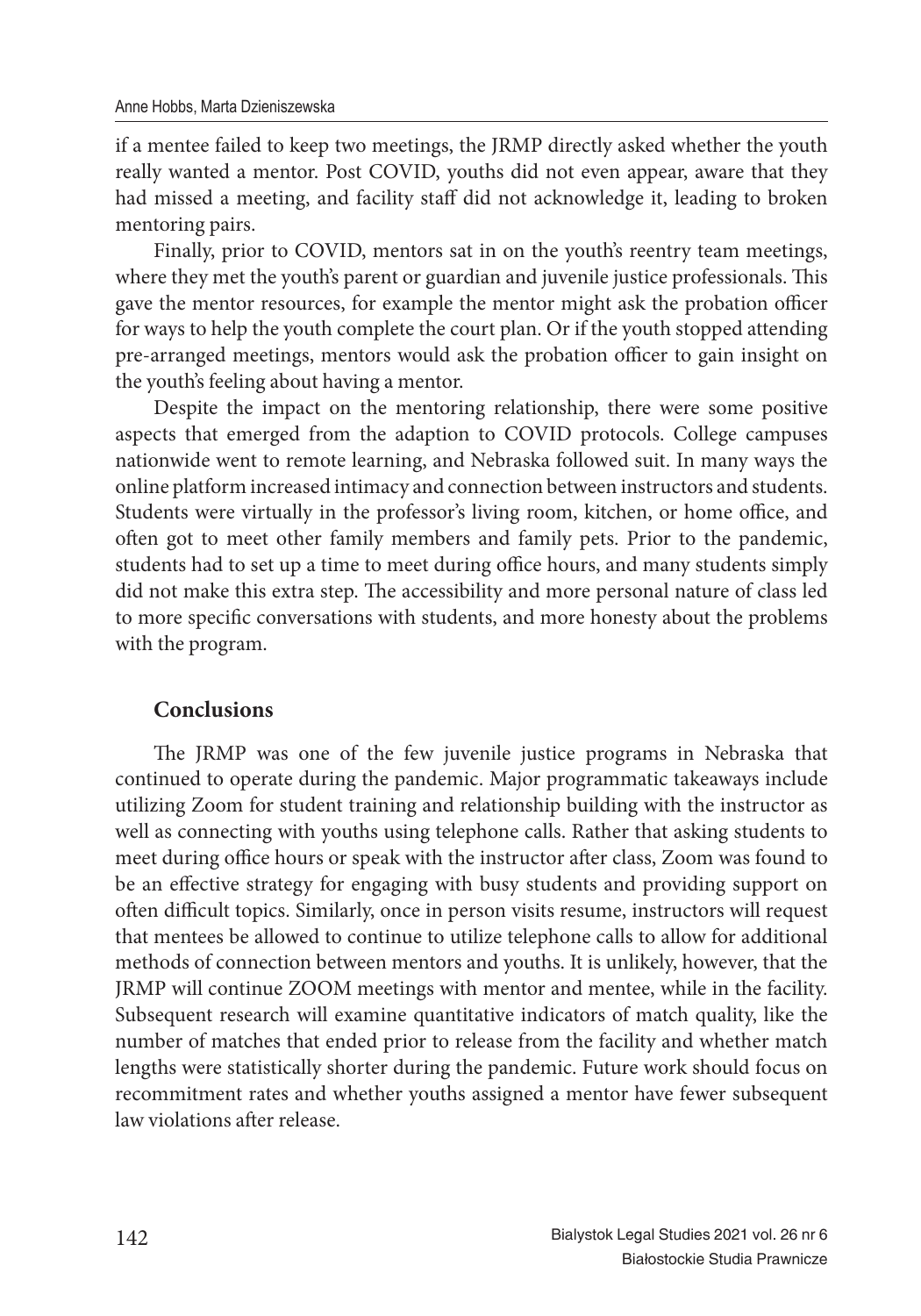#### **REFERENCES**

- Abrams L.S., Snyder S.M., Youth offender reentry: Models for intervention and directions for future inquiry, "Children and Youth Services Review" 2010, no. 32(12).
- Aftercare for Indiana through Mentoring. AIM Indiana's juvenile reentry program: Aftercare for Indiana through mentoring, 2004.
- Bauldry S., Hartmann T.A., The promise and challenge of mentoring high-risk youth: Findings from the national faith-based initiative. Public/Private Ventures.
- Blechman E.A., Maurice A., Buecker B., Helberg, C., Can mentoring or skill training reduce recidivism? Observational study with propensity analysis, "Prevention Science" 2000, no. 1(3).
- Bouffard J.A., Bergseth K.J., The impact of reentry services on juvenile offenders' Recidivism, "Youth Violence and Juvenile Justice" 2008, no. 6(3).
- Bowen N.K., Flora, D.B., When is it appropriate to focus on protection in interventions for adolescents?, "American Journal of Orthopsychiatry" 2002, no. 72(4).
- Cresta R., Engaging juvenile offenders in a therapeutic relationship. Alexander Street, 2016.
- Department of Health and Human Services, Youth rehabilitation, 2020.
- Drake E.K., Barnoski R., Recidivism findings for the juvenile rehabilitation administration's mentoring program: Final report. Washington State Institute for Public Policy, 2006.
- DuBois D.L., Holloway B.E., Valentine J.C., Cooper H., Effectiveness of mentoring programs for youth: A meta‐analytic review, "American Journal of Community Psychology" 2002, no. 30(2).
- DuBois D.L., Portillo N., Rhodes J.E., Silverthorn N., Valentine J.C., How effective are mentoring programs for youth? A systematic assessment of the evidence, "Psychological Science in the Public Interest" 2011, no. 12(2).
- Duriez S.A., Sullivan C., Sullivan C.J., Manchak S.M., Latessa E.J., Mentoring best practices research: Effectiveness of juvenile mentoring programs on recidivism. Department of Justice, 2017.
- Finkelhor D., Turner H., Ormrod R., Hamby S., Kracke K., National survey of children's exposure to violence. Office of Juvenile Justice and Delinquency Prevention, 2009.
- Ford J.D., Grasso D.J., Hawke J., Chapman J.F., Poly-victimization among juvenile justice-involved youths, "Child Abuse & Neglect" 2013. no. 37(10).
- Frankford E.R., Changing service systems for high-risk youth using state-level strategies, "American Journal of Public Health" 2007 no. 97(4).
- Hagner D., Malloy J.M., Mazzone M.W., Cormier G.M., Youth with disabilities in the criminal justice system: Considerations for transition and rehabilitation planning, "Journal of Emotional and Behavioral Disorders" 2008, no. 16(4).
- Hobbs A.M., Peterson J., Youth re-entering Lancaster County after commitment to a state youth rehabilitation center. Juvenile Justice Institute, 2012.
- Holman B., Ziedenberg J., The dangers of detention: The impact of incarcerating youth in detention and other secure facilities. Justice Policy Institute, 2006.
- Hutson A., The developmental model of mentoring. The academy of medical sciences, 2018.